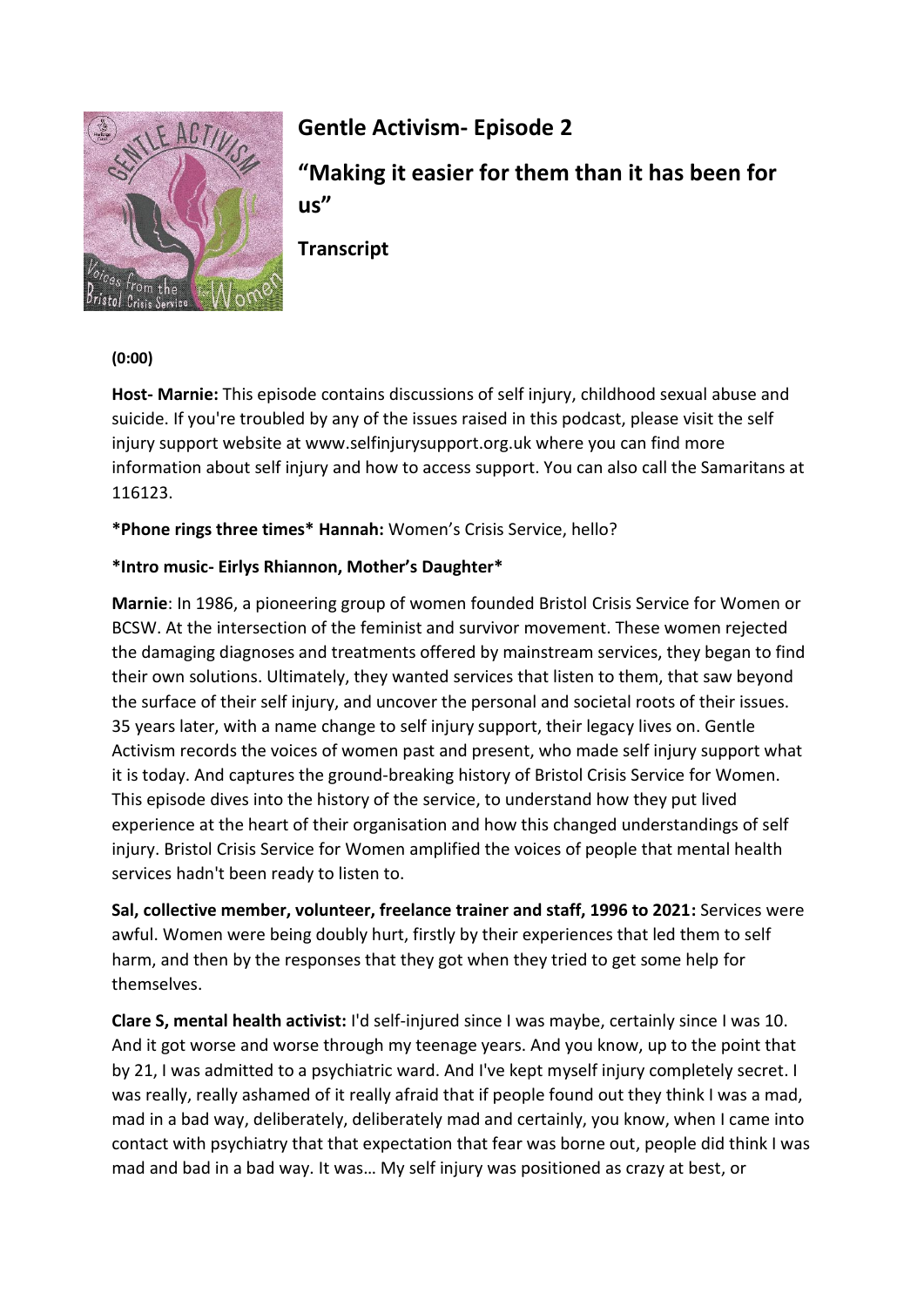attention seeking at worst, you know, attention seeking was, was behind all sorts of hostility and judgement. That I was I was I was doing it because I was manipulative, I was doing it to bring about certain results, I'm not sure. Or I was doing it because I was crazy. I had some kind of illness.

**Sal, collective member, volunteer, freelance trainer and staff, 1996 to 2021:** It tended to be the kind of sink diagnosis of borderline personality disorder. But what we heard quite a lot and what we've still see quite a lot is people being given either a formal or an informal formal diagnosis around borderline personality disorder, purely on the fact that they hurt themselves. It's just sort of feels like a horrible stigmatising shitty diagnosis that largely women, increasingly, some gay men, and also some men and people across genders, but largely women just get given when they are perceived as self harming, or difficult. It feels like what you're expected to be is to show your distress in a socially acceptable way. So don't be angry, don't be psychotic, don't be suicidal, don't self harm. But if you could just cry a bit, then it's palatable. But we're talking about people in so much pain and so much rage and so much hurt and desperation.

### **(4:45)**

Jenny, staff 2008 to 2012: You know, there is a fragility of if somebody is having to hurt themselves to get by in life, there's obviously stuff happening that's really difficult, and that that creates some fragility, but it takes huge strength to, to use that strategy to get by, you know, to because it is a survival strategy. More than anything, it's a survival strategy. And it takes enormous courage to to find your way through using that.

**Jess, support services volunteer and staff, 2018 to present:** There's just a sense that you know, people we just don't quite understand even though it is, it's something that can be completely understood. It's not an alien concept. It's not. We all do things that harm us in ways that we know it, whether that's it might be something like, you drink an extra glass of wine, like, you know, that night or, you know, you feeling like, I'm just gonna order some junk food because I feel rubbish. You know, we know what that is. We know what those feelings are, those feelings are the same feelings.

**Sal, collective member, volunteer, freelance trainer and staff, 1996 to 2021:** I am just equally passionate today I was when I started about kind of the way society damns people for being in distress and self harming, rather than maybe taking steps to change what experiences people have that lead them there in the first place. And I love the fact that I did some training and the guy who's the head of the course said "Gosh, your way of approaching things is so radical." And I'm like, is it? I just think we're sensible. But apparently, you know, not stopping people from hurting themselves and trying to understand why people hurt themselves and being more concerned about the emotional distress than the acts themselves, apparently is quite radical.

**Suzanne, freelance trainer, counsellor and facilitator, 2000 to present:** And I think this is at a time when there was a huge amount of prejudice, stigma, misunderstanding. I think that's putting it mildly. Some quite punished in some really quite punishing attitudes towards in people who use self harm, particularly women who use self harm. And that's within the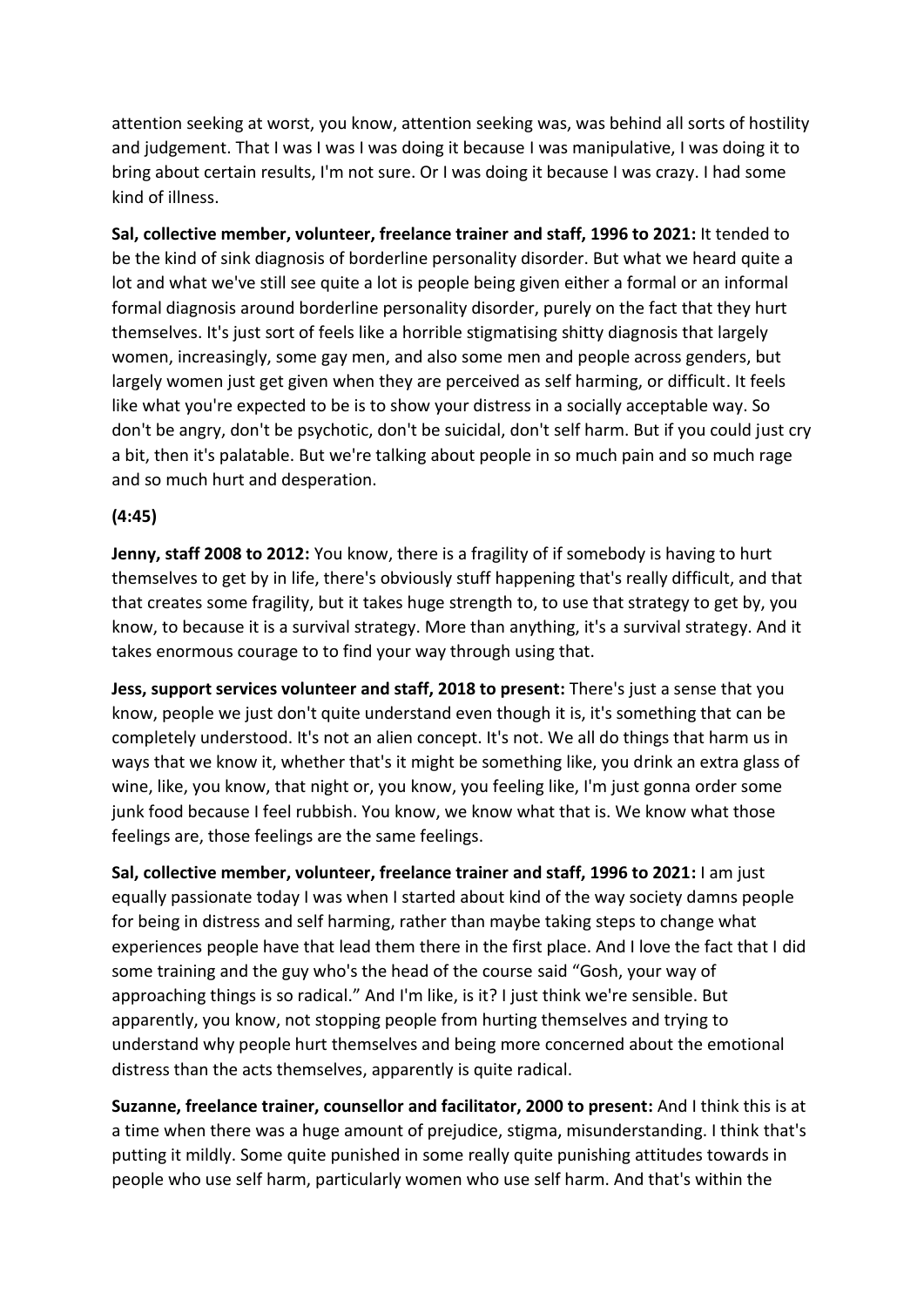statutory agents, you know, mental health services. I'm going back a long time, I know it's really changed. But I think in the 1980s, I don't think people were really understanding at all, I think in the 1990s, I think there was still, there was just still such a huge amount of discriminatory attitudes and prejudicial attitudes and punishing attitudes towards people who self, you know, women who self harmed using those services. So BCSW was definitely an oasis amongst all of that

**Marnie:** Bristol Crisis Service for Women listen to the voices of women who self injured. They utilised their work by sharing their knowledge with other women struggling in psychiatric care.

**Clare S, mental health activist:** So, coming across this little pamphlet, that when you know you're not crazy, there's there's there's nothing crazy or bad about what you're doing. Lots of other people do it too. And actually, we could see this as being part of the spectrum of behaviour that everybody engages in, you know, that's actually socially sanctioned, or even socially encouraged. It was absolutely, you know, it was it was mind blowing, it was transformative, a complete game changer to go, I'm not crazy. What I'm doing speaks about the experiences that I've had, and it speaks about the society that I'm living in. It doesn't speak about my strangeness or my weirdness or my faultiness, that that was an extraordinary thing. And to get that from, you know, this very kind of simple, simple, accessible, short resource as well was was, was a very, very powerful experience.

**Marnie:** Two of the founders Diane Harrison and Maggie Ross took a different tack in advocating for better understanding of self injury. They appeared in glossy magazines such as Elle and cosmopolitan. They were interviewed by news outlets like the Guardian and the Bristol Post, they even made several TV appearances on chat shows like Killroy.

**Anonymous, collective member, 1993 to 2000:** Because at first when I told people what I did, they go oh, what people cut themselves just like I had gone, because there was one or two, you know, articles in magazines if you were lucky, you know, in a year. So, it was starting to be written about a bit, I think, the self injury while in my time there did start to be understood a bit more as a way of people coping with very distressing feelings.

### **(9:58)**

**Marnie:** However, the coverage was not always helpful. Many of the articles were sensationalist, using graphic language to describe self harm, with titles such as women who cut themselves, describing self injury as an awful thing to do.

**Jenny, staff 2008 to 2012:** BCSW have moved through having a lot of kickback they had a lot of kickback in the early days. I know that and had some really difficult experiences with press got really exploited. And there was still sensational reporting. Just a bit kind of dramay. You know when things reported there was a kind of drama sensational element.

**Marnie:** Nonetheless, the boldness of Maggie and Diane to share their stories not just of self injury, but of depression, sexual abuse and trauma, fought to break the stigma around self injury. They demanded services do better, and in the absence of that created their own.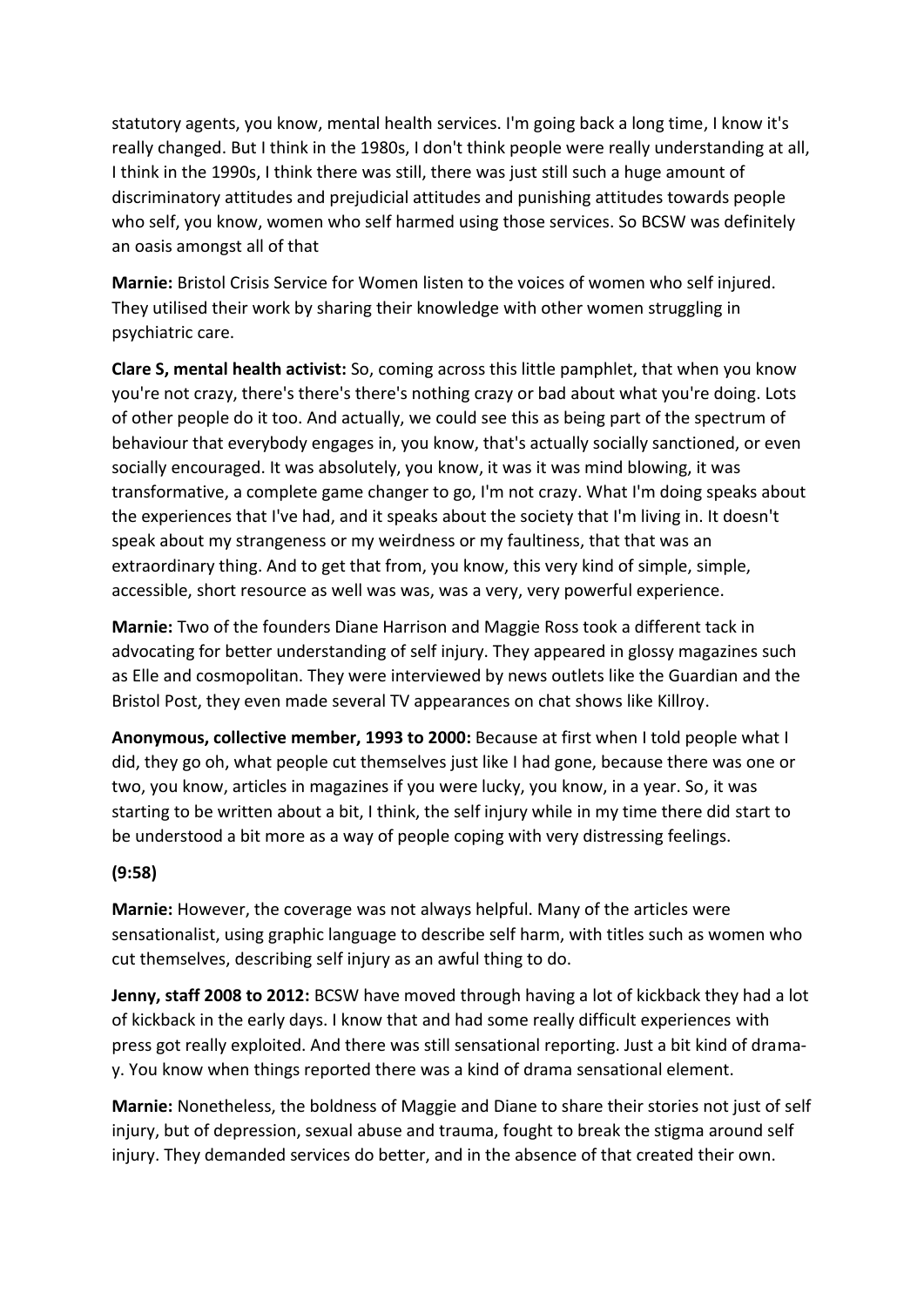This is an excerpt from letting out the big scream inside from The Guardian in 1988. BY Michelle Hanson. The typical risk cutter is young, attractive, female, intelligent, talented, and on the surface socially adept, says the Journal of Medical psychology. Maggie, Diane and Ellie, more or less fit this description. They are articulate, witty and pleasant company. And they either cut themselves with razors, Stanley knives and broken lightbulbs, they have done so repeatedly, some of them since childhood. What do they want? What do they think would help to be in a very safe place, says Maggie and look at my anger and be able to scream. I want someone who's going to be with me all the time and strong enough to handle it and let me work through all this anger because I'm so afraid of it. I think that's why I cut myself. someone to cuddle you and let you talk and cry. Let that all out. Sometimes it takes people who do it themselves to understand.

In 1990, Maggie Ross rang the helpline she had created. While externally her advocacy had been extraordinary. Privately she had been struggling. A week later, Maggie Ross took her own life.

**Rosie:** Maggie Ross a tribute from Louise Pembroke.

**Marnie:** Louise Pembroke, is a writer and educator and is a towering figure in the survivor movement. Like Maggie, she used her own personal experience with psychiatric care to speak out and improve the lives of others.

**Rosie:** Maggie Ross died recently, she was co-founder of the Bristol crisis service for women, a strong self-advocate and a friend of mine. Maggie did much work in the very misunderstood field of self harm. Last year, she spoke at the self harm conference and many people were touched by her presentation. She made people think some quotes from her talk.

*"I'll tell you what self injury isn't. It's not masochistic. It's not attention seeking. It's very rarely a symptom of so called psychiatric illness. It's not a suicide attempt. It is not silly and definitely not selfish. I know because I've been accused of all these things. It's a silent scream. It's about trying to create a sense of order out of chaos. We must destroy the myths and destroy the silence. We must do it for the women who like us will turn to self harm in the future, or we must make it easier for them than it has been for us."*

Maggie battled with herself in the system for a long time, and sometimes the struggle to be human and free too hard. But Maggie did not lose her battle. She made a choice and it was her choice. It was a positive choice for her which I respect. Although I deeply miss Maggie, I know that she empowered others to stand up and speak out to not be ashamed. She did more in her 30 years to bring the subject out of the closet and to help others than any professional has done in a lifetime. Maggie was a beautiful, wonderful human being, and I know her spirit is with us fighting. I love Maggie, and we'll never forget her. Louise, Secretary of Survivors Speak Out.

**Marnie:** Diane Harrison and Maggie Ross were not alone in speaking out about their experience. In 1995. Princess Diana was interviewed by Martin Bashir in an interview that is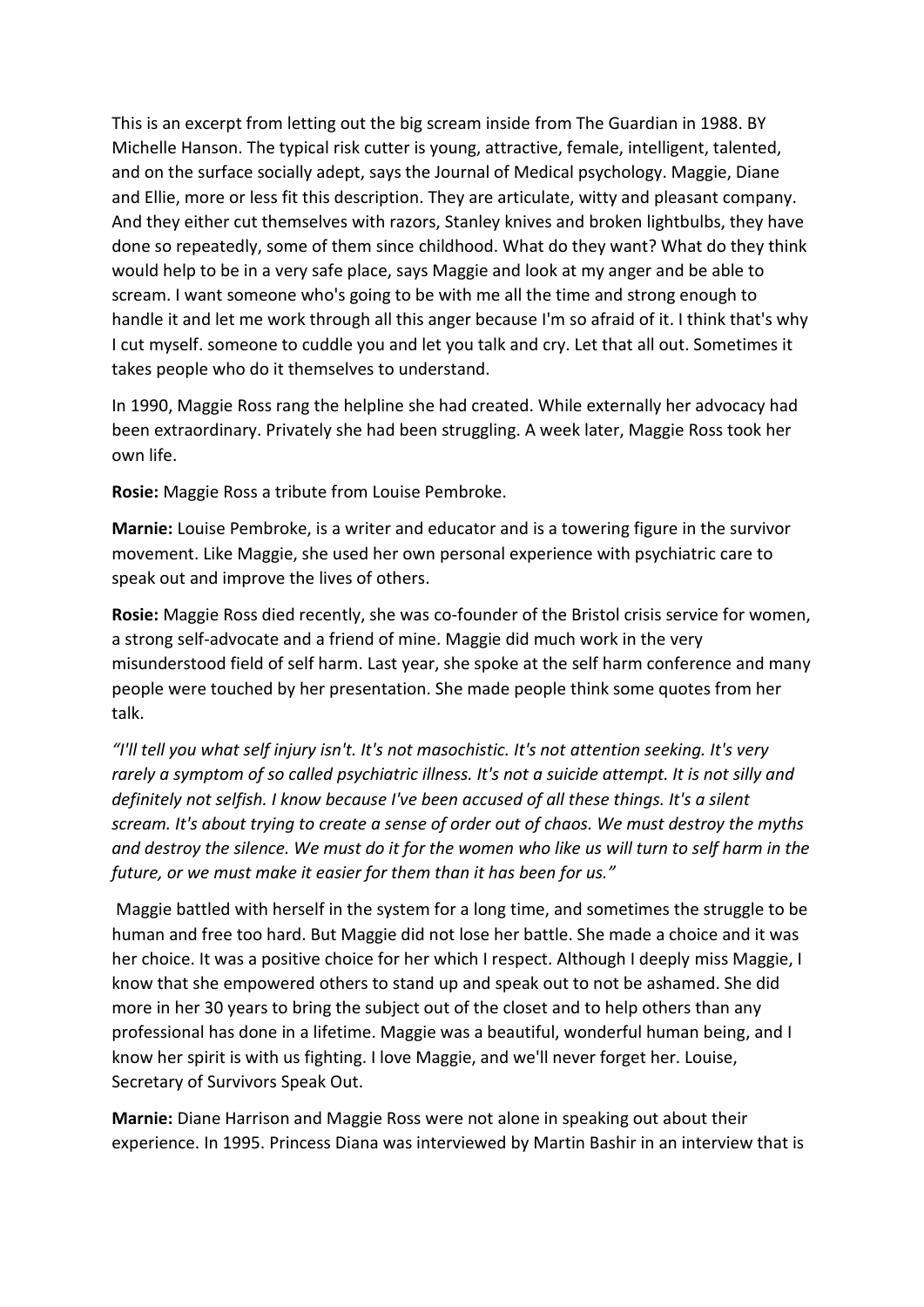infamous for his exploitative practices, but renowned for Princess Diana candidly speaking about her own mental health.

**Tessa, helpline volunteer and staff, 1994 to 1996**: The Diana interview that came out was during the time I was there. So that prompted so I remember being in the office with Hillary, making sure that we have felt statements in case we were asked to comment. Remember that being a busy time.

### **(14:49)**

**Marnie:** In 1996, The Guardian released an article entitled cruel to be kind by Bernard Davies. When Princess Diana publicly acknowledged for the first time last November, she had been believe Mick responses were widespread. ButdDid anyone notice when earlier in her BBC panorama interview, she said…

**Hannah:** Well, I've just hurt my arms and my legs.

**Marnie:** The article goes on to say this most photographed Women had achieved a breakthrough. She had asked millions across the world consider that people do deliberately cut into or burn their own skin. In fact, she did more than this. She tried to get them to see that what she had done was actually a reasoned response to what was for her an impossible situation."

**Hannah:** She spoke of inflicting upon herself, the feelings of shame of being unable to cope with the pressures of the press, and royal life.

**Marnie:** The impact that this coverage had on the organisation was huge. The call log show pages and pages of callers responding to the articles. Some of the women said that they hadn't even known there was a name for self injury, let alone there were others in the same situation.

**Lois, staff, 1994 to 1996:** And also, it was probably very shocking because women were mutilating bodies that are supposed to look beautiful, you know, so they're supposed to be we're supposed to kind of please, please people by our appearance, so it probably horrified them. That women were very much stepping outside that that kind of, you know how you're supposed to look your best for the world of two men.

**Marnie:** While Diane Harrison and Maggie Ross, were tackling the media head on Bristol crisis service for women began to create research from their user led perspective. They amplified the voices of people who viewed themselves as survivors, not just of self injury and trauma, but of the psychiatric services themselves.

**Suzanne, freelance trainer, counsellor and facilitator, 2000 to present:** I was very much aware of BCSW. Yeah. And their reputation for being led by people with lived experience that shaped all of their services. I think I also knew or certainly begin began to know that they were a bit of a local service, a gem, a little gem, but actually with a vote which which punched way above their waist. I mean, they are, you know, we're know, nationally. And they were also known internationally lead. So I think when I yeah, I began to know that in terms of the research that they that they've done over the years, and the resources that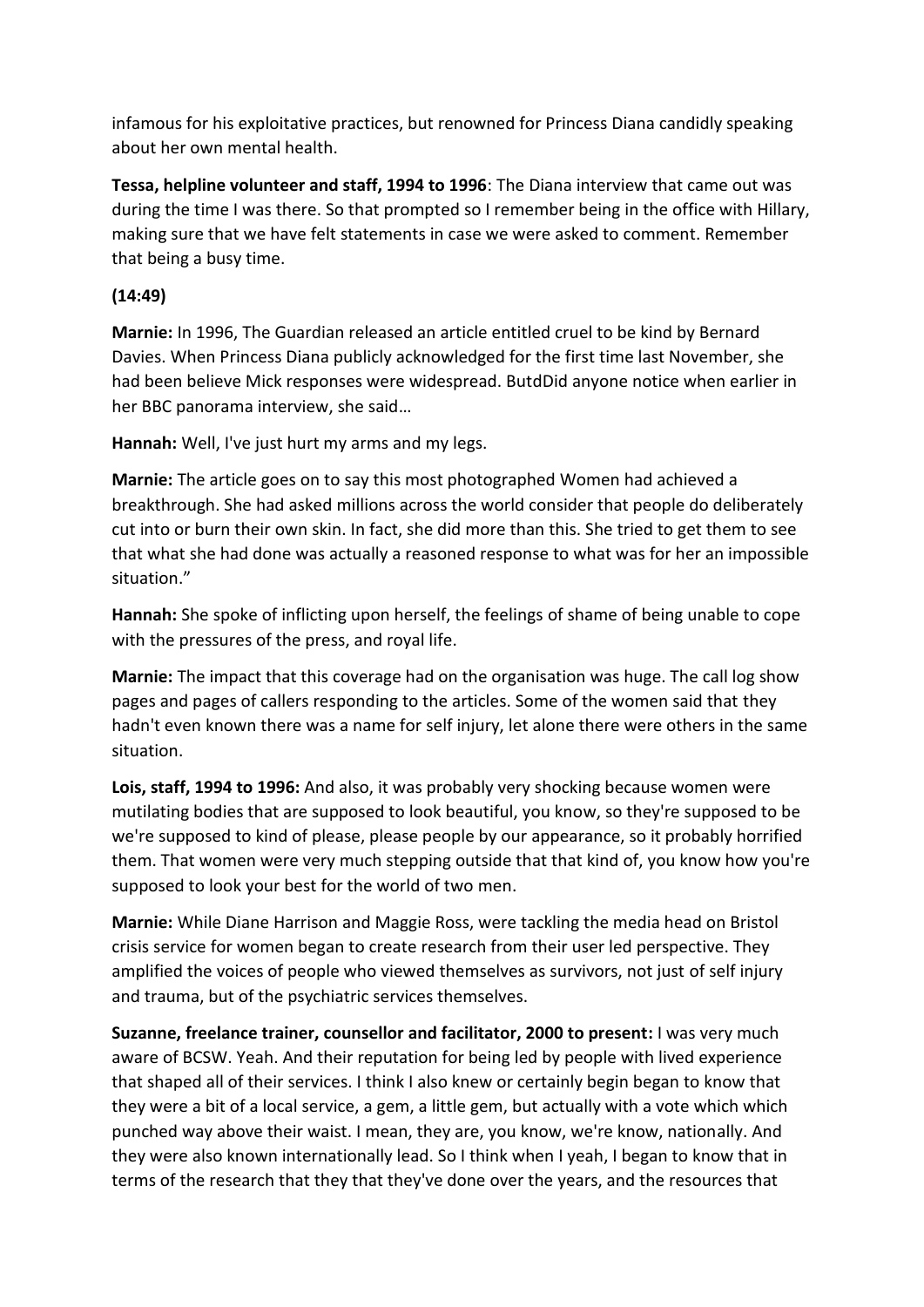they produced, as well as the services that they were directly running the the telephone support lines and so on.

**Lois, staff, 1994 to 1996:** It was to ask women what you know what, how do you understand your, your, you're using self harm.

**Narrator 1:** This is Lois, staff, 1994 to 1996 who conducted the groundbreaking research women in self injury, a study of 76 women, so often happens over the internet, Wi Fi betrayed us. So the audio is a little fuzzy.

**Lois, staff, 1994 to 1996:** And women would say it was a way of dealing with the pain, their emotional pain, or kind of expressing it or, or turning it inward. Maybe they'd be so angry that and afraid, turning their anger outwards on the world. So turn it in upon themselves, you know, or away feeling control of something in their life. But then, the other question, or one of the other questions I asked was, what what experience they had in services, they'd approached for help. And again, sort of broke my heart really was made me so angry was when women would talk about being being told by services off workers approached that they were just wanting attention or that they were doing something, you know that they were doing something terrible and wrong, and that they couldn't have any help.

**Voice of woman:** I wanted to go to the day hospital, but they said they wouldn't take me until I'd sorted out my eating and my cutting. I thought if I could do that, then I wouldn't need to come here…

**Lois, staff, 1994 to 1996:** Until I stopped this silliness or, or being, you know, actually being treated kind of harshly and unkindly.

**Voice of woman:** I used to see a clinical psychologist, but she was very unsympathetic. She thought I was cutting myself in an attempt to manipulate her and that it was disgusting. She used to make me sure how my arms to prove I hadn't hurt myself, which is when I started cutting my legs.

### **(19:54)**

**Lois, staff, 1994 to 1996:** I just felt, how can how can you? How can that be the case, that here's this person in agony and trying to cope in some way and then somebody says to them, I'm going to punish you for that you're wrong to do that. You've got no right. The other thing I felt, you know, what, how could a doctor or a nurse or social worker or an ambulance person or anyone there to say, you haven't got the right to do what you like to your own body. And sometimes those those women had already had lots of that, you know, other people taking control of their bodies or abusing their bodies. No, you're not even allowed to do this thing that actually helps you.

**Voice of woman:** When I was a child cutting was safe, reassuring, consistent, something that would be there for me, whatever happened. Now, once I've cut myself, I go into nurse mode, and can enjoy taking care of my wounds.

**Lois, staff, 1994 to 1996:** But I'm getting really angry and upset talking about it. But it just for myself and my own experience in psychiatric services and self injury as a teenager, I've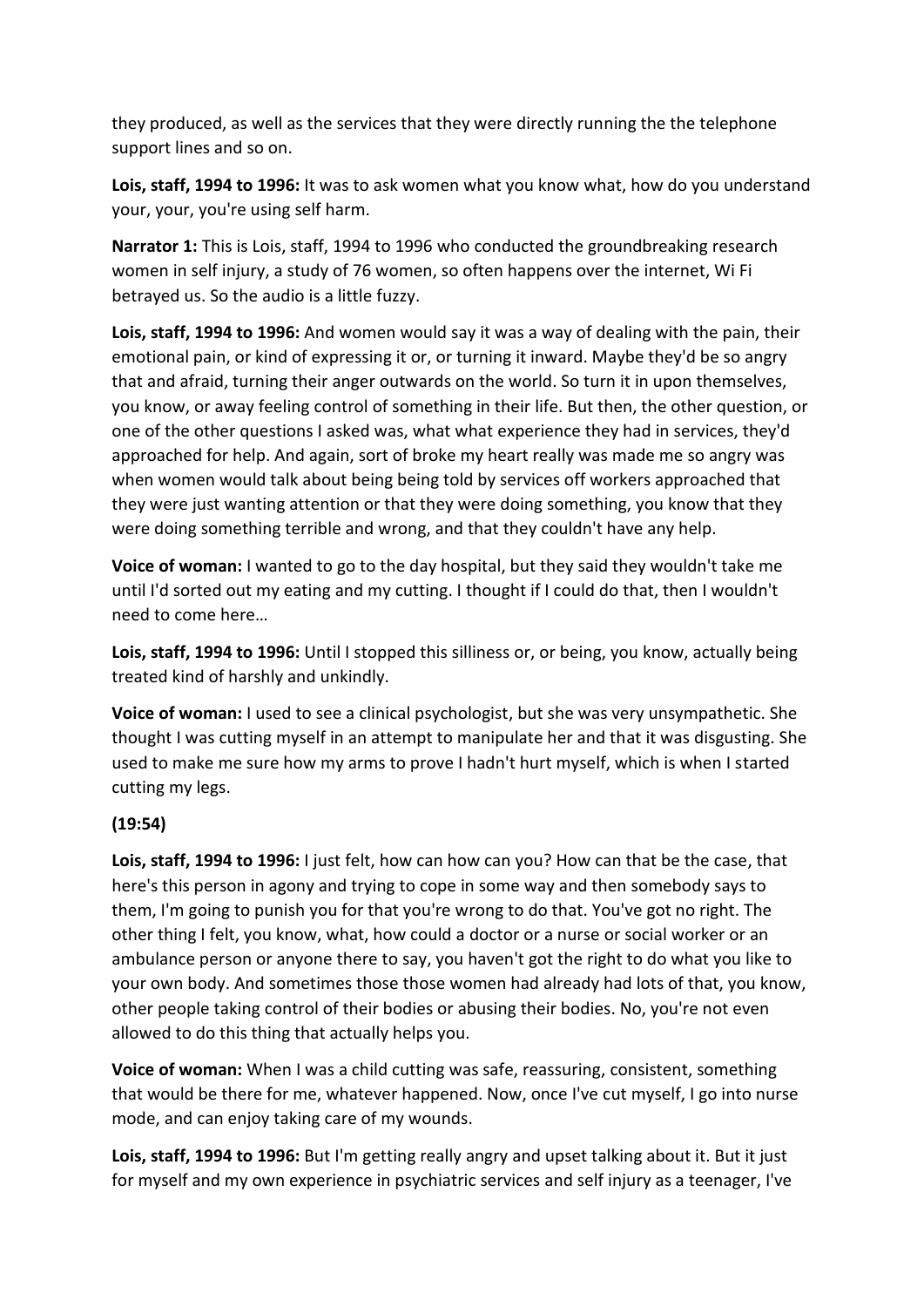had a bit of that I've had kindness from some people definitely. And then I've had kind of dismissal and misunderstanding from other people. But it wasn't absolutely terrible other than mixture, that I heard a lot worse stories from, from the women that I some of the women that I was in touch with, through the research,

**Voice of woman:** I still hurt myself in lots of ways really. Worrying, blaming myself for things, doing too much. Not letting myself sleep. They're just as bad for me.

**Clare S, mental health activist:** I think back to I think there was a major piece of research done in 1995 by personal crisis service for women. And we you know, that was that was huge to read, you know what 100 other people that said about their self injury and to see myself reflected there was was massive. And the central core there was just ask people. Just ask what's going on. Just ask what's needed. And if you listen you behind stories of kind of despair and distress and and the kind of complexities that individuals need. I think you will hear that just about everybody wants to be treated with warmth and respect and have somebody to, to believe in them and be alongside them in the way that feels safe and right.

**Marnie**: Bristol Crisis Service for Women continue to amplify the voices of those most marginalised people who self injured. In 2005, Fiona McCauley carried out 'The Pain Inside' looking at the experience of women in prison.

**Fiona, staff, 2004 to 2018**: There's a there's a big need because self injury in women's prison is huge. Absolutely huge. And the the access to support is, is really minimal. So there are a lot of there are a lot of workers going yes, please produce something that would be amazing if you can, because we need we I think we produced about I want to say about 1000. I might be plucking that out of the air. I might be totally incorrect. But we printed a lot. And they were gone. They were distributed to women's prisons within about three months. I think they were just gone. And I think that's because we've made the links as well in the in the whole production of the book that we could say, Would you like some? And they'd say, Yes, we do want this many. And off they go. And, and I know that I think they did get through we had a couple… and we actually had some feedback letters. Somewhere I haven't, but they might be on the file somewhere actually saying they're good. They're saying thank you. And that was really nice. Just having a few of those because you think well for every woman that hasn't written back, you know, we hope that that got through to some people. So, and it was and it was tricky because the reading level of women in prison is very low. And then trying to kind of be informative around issues of injury and what helps in one booklet was was quite tricky.

**Marnie:** Then in 2009 BCSW published Hidden Pain.

### **(24:49)**

**Anonymous, researcher and facilitator, 1999-2009:** And there was a very clear perception that people with learning disabilities, self injury, because they had learning disabilities, not for any emotional loss. or mental health support leaves that they might have. We wanted to challenge that perception really, because both of us felt that emotional, emotions and life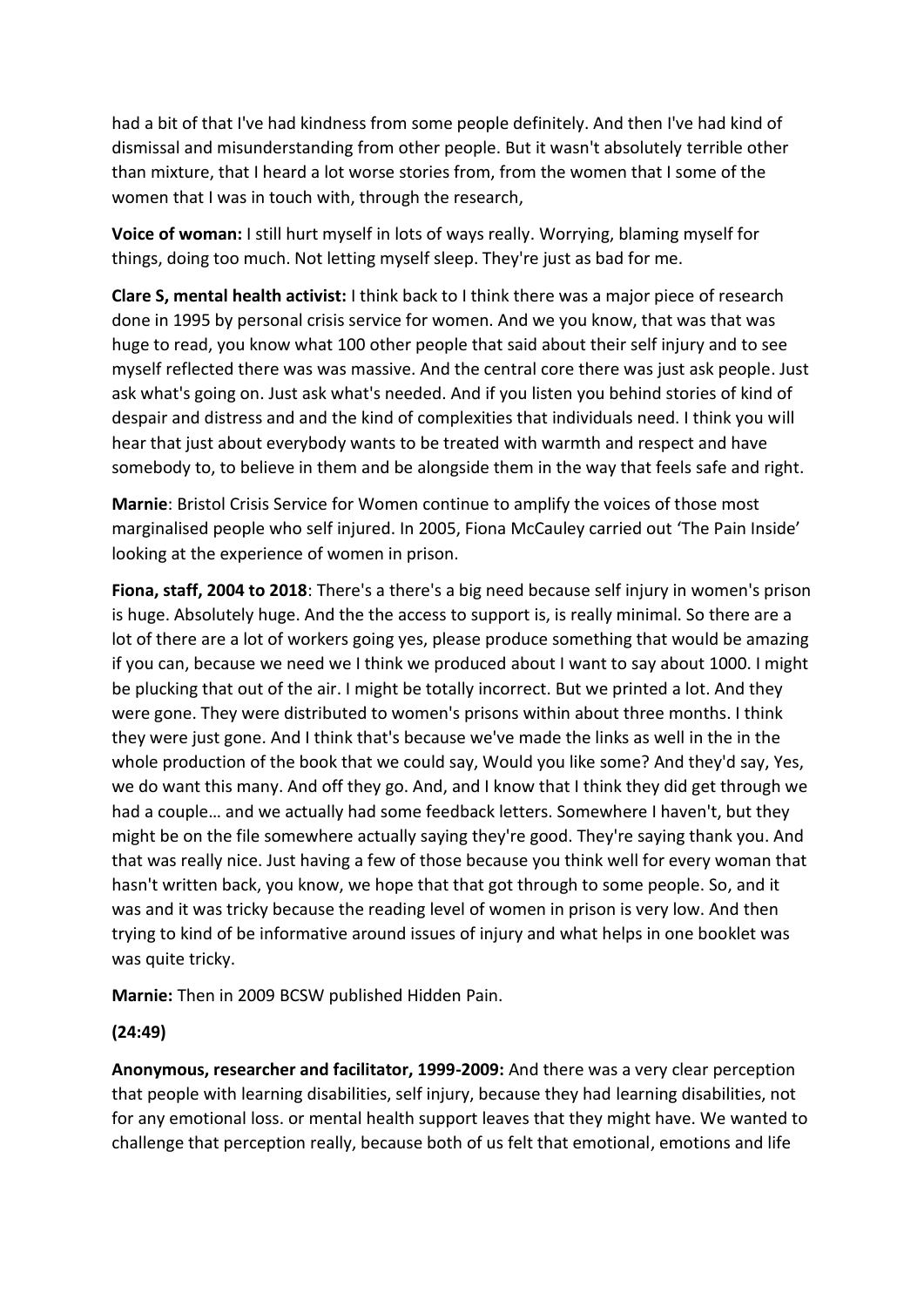experiences had a very clear relationship to self injury in people with learning disabilities, just the same as with anyone else.

**Fiona, staff, 2004 to 2018**: If you look at the lowest or piece of work, you know, there's definitely definite similarities between the findings. You know, even though they were 25 or 30 years apart, so I also think, if you look at the lives of people with learning disabilities, they're much more vulnerable of being subjected to being disempowered, much more vulnerable and much more likely to be abused. So absolutely. It's such an important. It's such an important way that people learn with learning disabilities are dealing with difficult emotions.

**Marnie:** In 1996, Bristol Crisis Service for Women began to use their wealth of survivors voices, and gave training to external organisations, including the psychiatric services that so many of the women had been re-traumatised by.

**Suzanne, freelance trainer, counsellor and facilitator, 2000 to present:** It might sometimes be, I think we did quite regularly deliver to NHS staff, so in NHS settings, but also we would have been delivering not just locally, I mean, we've been up to I've been up to Glasgow, to deliver training for BCSW over the years, Edinburgh, I've been to the Isle of Wight, it really has been a jet setting life \*laughter\*.

**Sal, collective member, volunteer, freelance trainer and staff, 1996 to 2021:** When we started, we would quite often go in pairs, because it would be quite hostile. Because people feel that self harming is just attention seeking or manipulative. And why are you asking me to be, think kindly about these awful people? You know, a lot of kind of resistance. I don't know that that much has changed. I think maybe people have learned to be a little politer, about how they do quiet people. But we still have the same old kind of ding dongs about attention seeking.

**Suzanne, freelance trainer, counsellor and facilitator, 2000 to present:** Again, it just had that lived experience voice right at the heart of it. So we always start off our training. Really getting people to just step back a moment and and just think about what, you know, what do we mean by this term self harm, and acknowledging, encouraging people to really think about all the different ways that each of us might do things that are actually or potentially harmful. So this, not normalising but this encouraging people to get that understanding from their own life experience. That all of us do things, especially when we're stressed and distressed that aren't good for us, but, but they tend to be our default places to go. For all the complex reasons they are. I really liked that sort of way into the topic. So, it's not about other, it's about us. It's not about separation, it's about coming together.

**Lois, staff, 1994 to 1996:** It's fantastic for those organisations to hear people say, I selfharm, I have self injured. And I've been in psychiatric services. And this is what my experience is. Right? That's really, really important. It's also really important for those workers, in whatever organisation to be able to say, for themselves: I find it very, very hard to cope with helping people who self injure.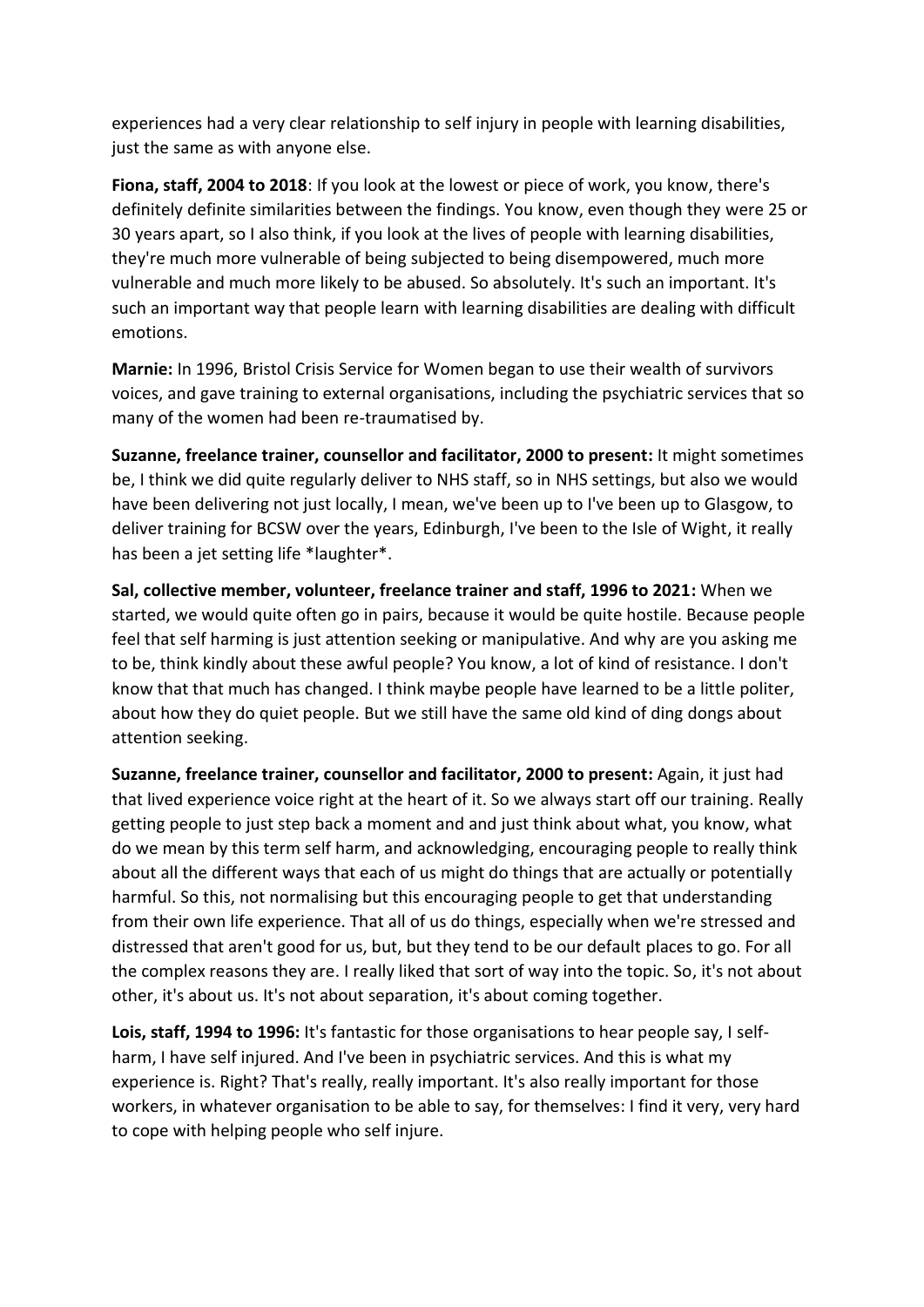**Sal, collective member, volunteer, freelance trainer and staff, 1996 to 2021:** And also I mean, I see as a part of this another, another training that I used to deliver, was a three day personality disorder course. Which obviously is kind of like got some of the worst kind of stigma around it that you can imagine. And I think for me, what's also really important to bear in mind as a trainer as is it's wonderful when when you delivering that that three day course and at some point somebody goes, You know what, I think I've been a bit of that you're kind to them about that realisation because workers support workers, whoever they are, they just don't know, because nobody's given them the information they need to understand.

**Marnie:** Bristol Crisis Service for Women didn't just give training to providers. But Bristol crisis service for women also inspired a new generation of feminist mental health activist. This is Clare shore, a poet and performer, tutor and trainer.

**Clare S, mental health activist:** Yeah, I literally remember Louis Arnold, I've got my mind's eye. They say, you know, I would have been in my early 20s, Louis Arnold running the training me sitting there, like some little keen thing, write it all down. And remember seeing Lois's wrists. And you know, just that sense of identification here, somebody who's older, and seems really grounded and safe and capable and professional who's got charisma, it's you who's doing it, and they have wrists like me. You know, they have arms like me, and they're not recent, you know, that that's somebody with with scarring, that tells a long, long, long, long story. It was really, really important for me to have that sense of identification.

### **(30:12)**

**Lois, staff, 1994 to 1996:** I think I, if I did, if I was to do it again, I would much more strongly say, shut up and listen, instead of seeking to psychiatrist and instead of thinking that you're the you've got the right to dominate the conversation, you know, that. And, of course, that's what survivors groups we're doing a lot. But having said all that, I think actually, the, the work that we did at the crisis service in the crisis service, oh, what any self injury support, they're called, now carried on to do, you know, made a huge difference over the years to understanding of self harm and attitudes.

You know, I've talked a lot, because I've talked a lot about changing and all that kind of thing. It's like, have you made a difference to the huge outside world, but there was also the, the difference that we made to individuals, you know, women who said, nobody has ever listened to me before. You know, nobody's ever understood me before. Nobody's ever been on my side before, or stood up for me before, you know, the kind of the wonderfulness of that, I think.

**Clare S, mental health activist:** Yeah, I think that's what I took over and over from, from what Bristol Crisis Service were doing. the helpline, the support groups, the text support, but, you know, just the very fact of it. And I think there's something really, really profoundly hopeful about that, that that, you know, think there's something very profoundly hopeful about the act of self injury, it's often about a desire to survive. It for lots of people is about trying to reach out it's about trying to be validated or trying to validate yourself it's about